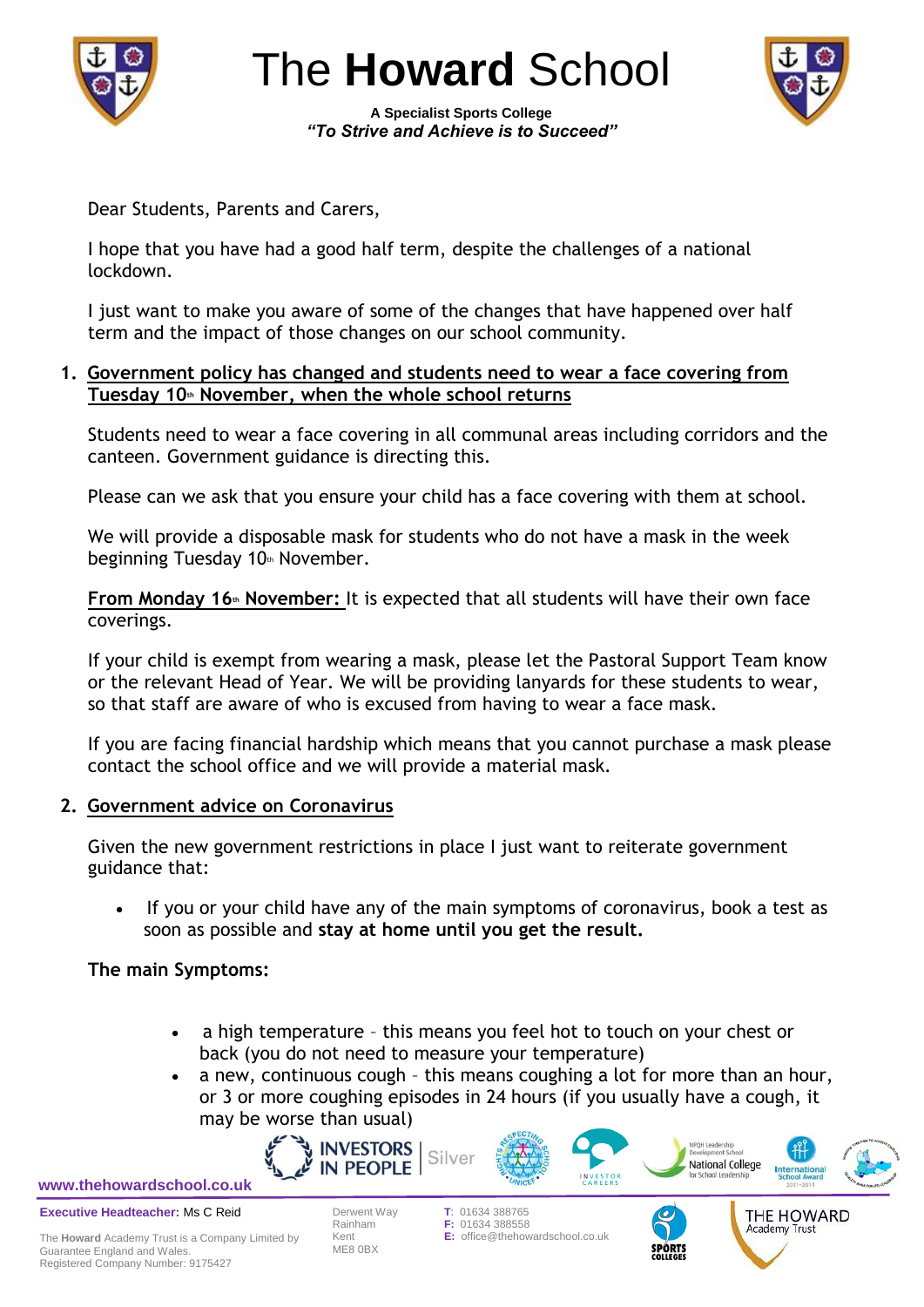a loss or change to your sense of smell or taste – this means you've noticed you cannot smell or taste anything, or things smell or taste different to normal

**You and anyone you live with should stay at home and not have visitors until you get your test result – only leave your home to have a test**

**STUDENTS MUST SELF ISOLATE if they have been in close contact with someone who tests positive for Covid-19, or if anyone in their household develops symptoms of Covid-19 and/or is awaiting a test result.**

Anyone in your support bubble should also stay at home if you have been in close contact with them since your symptoms started or during the 48 hours before they started.

# **3. Clinically Extremely Vulnerable students**

The government guidance until the  $2<sup>nd</sup>$  December is that Clinically Extremely Vulnerable students do not come to school and are offered remote education.

*"Those children whose doctors have confirmed they are still clinically extremely vulnerable are advised not to attend education whilst the national restrictions are in place. Schools will need to make appropriate arrangements to enable them to continue their education at home. Children who live with someone who is clinically extremely vulnerable, but who are not clinically extremely vulnerable themselves, should still attend education.*

*Parents of clinically extremely vulnerable children will be receiving a letter shortly confirming this advice."*

If your child is extremely clinically vulnerable please can you contact your relevant Head of Year.

# **4. Remote Learning provision for The Howard School and prior notice of year groups that may need to be sent home to do remote learning.**

There are a number of different scenarios that we have planned for, if we need to send students home to access remote learning. **We absolutely do not want to do this, except as a last resort or if directed by the government**. In the case of positive tests, I speak to Public Health England and they provide advice about which students need to self-isolate.

We have staff who are Extremely Critically Vulnerable and new government guidance means they cannot be in school. We also have a number of staff who currently need to self-isolate. This future number of staff who may need to self-isolate is an unknown. Over half term we had our first positive cases in the school community, but because it was during a school holiday, we did not have to send students home.

If we cannot safely open, then for health and safety reasons we may need to send some students home in particular year groups. We will post on our school website if this is the case by 8am daily and send this information out via Arbor to parents/carers. **We are giving parents advance warning that they should check the school website daily, as there may be days when a year group may have remote learning and not be on the school site:**

Week 1 9/11/20 - Year 9 Week 2 16/11/20 - Year 8 Week 3 23/11/20 - Year 7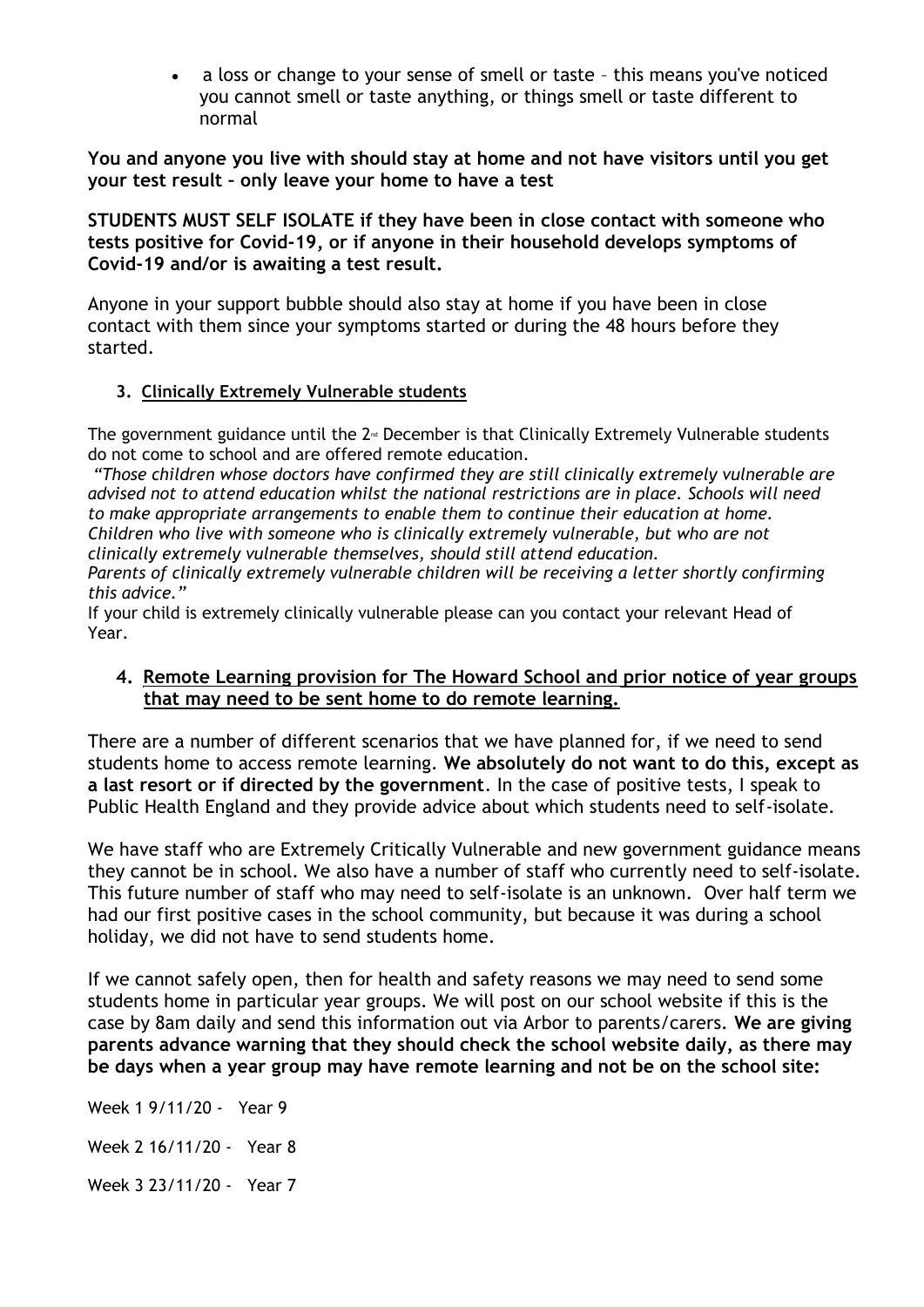Week 4 30/11/20 - Year 12

Week 5 7/12/20 - Year 10

Week 6 14/12/20 - Year 13

We will continue to be open to critical workers and vulnerable students in these year groups, as we were from March. Even if the rest of the school or their year group has remote learning from home, these students can stay in school. They will be doing the same work as students at home and we will not be able to teach these students.

|                | <b>Scenario for students</b>                                                                        | <b>Provision by The Howard School</b>                                                                                                                                                                                                                                                                                |
|----------------|-----------------------------------------------------------------------------------------------------|----------------------------------------------------------------------------------------------------------------------------------------------------------------------------------------------------------------------------------------------------------------------------------------------------------------------|
| $\mathbf 1$    | A student is self-isolating for 2 weeks                                                             | Work posted in Google Classroom<br>a.<br>(GC)<br>Yr7-9 Knowledge Organiser retrieval<br>b.                                                                                                                                                                                                                           |
| $\overline{2}$ | Class(es) are self-isolating for 2 weeks                                                            | practice & revision<br>Yr10-13 additional learning platform<br>$\mathsf{C}$ .<br>eg Seneca, Mathswatch<br>d.<br>Subject Reading List available on<br>the school website.                                                                                                                                             |
| 3              | Staff absence results in a year group learning<br>at home for one week or for days in that<br>week. |                                                                                                                                                                                                                                                                                                                      |
|                | <b>Termly Rota</b>                                                                                  |                                                                                                                                                                                                                                                                                                                      |
|                | Week 1 Year 9                                                                                       |                                                                                                                                                                                                                                                                                                                      |
|                | Week 2 Year 8                                                                                       |                                                                                                                                                                                                                                                                                                                      |
|                | Week 3 Year 7                                                                                       |                                                                                                                                                                                                                                                                                                                      |
|                | Week 4 Year 12                                                                                      |                                                                                                                                                                                                                                                                                                                      |
|                | Week 5 Year 10                                                                                      |                                                                                                                                                                                                                                                                                                                      |
|                | Week 6 Year 13                                                                                      |                                                                                                                                                                                                                                                                                                                      |
| 4 I            | A whole year group is self-isolating for 2<br>weeks                                                 | Lessons are taught live / pre-<br>a.<br>recorded as per the school timetable using<br>Google Classroom.<br>Yr7-9 Knowledge Organiser retrieval<br>b.<br>practice & revision<br>Yr10-13 additional learning platform<br>C.<br>eg Seneca, Mathswatch<br>d.<br>Subject Reading List available on<br>the school website. |